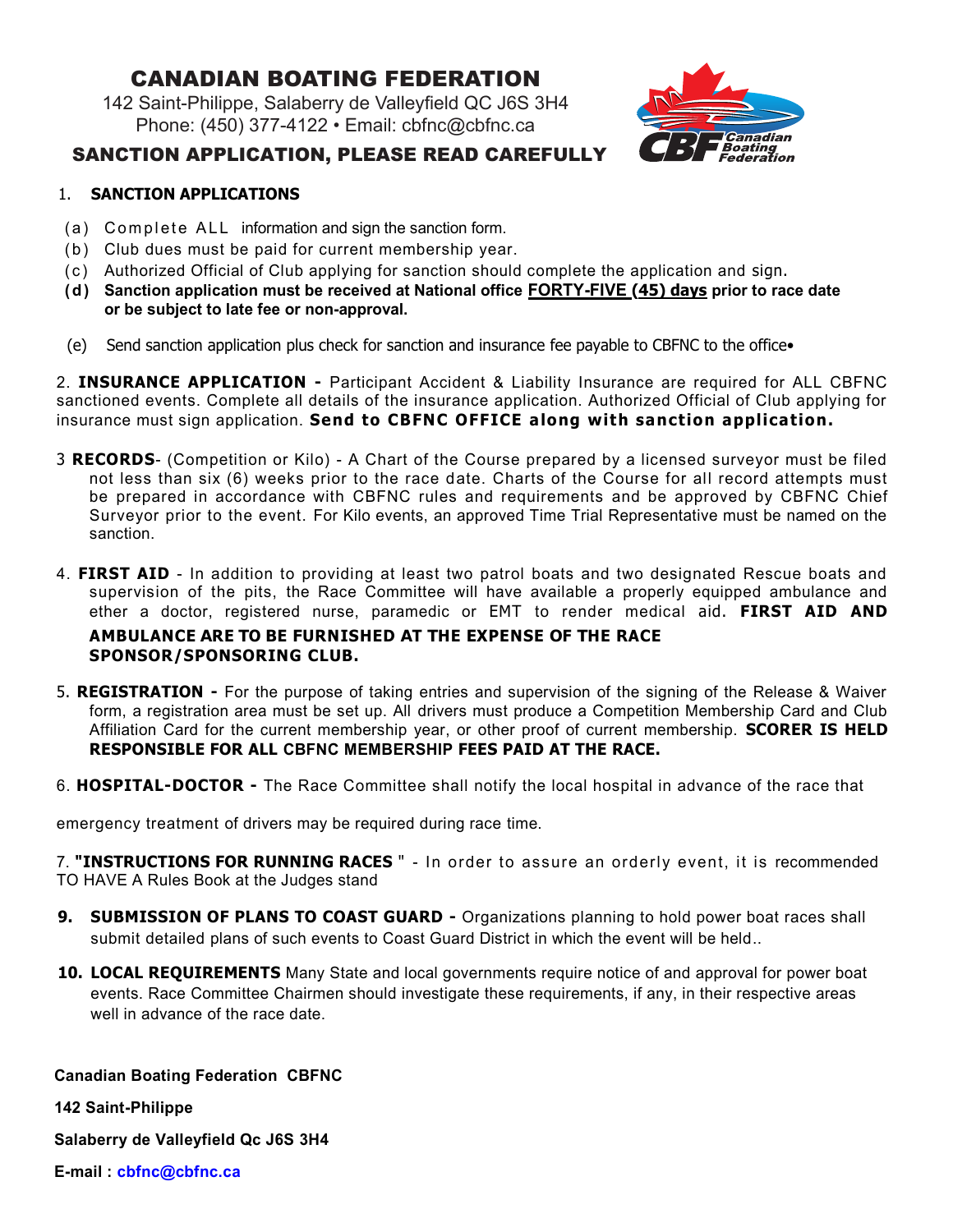# Canadian Boating Federation

142 Saint-Philippe, Salaberry de Valleyfield QC J6S 3H4 Phone: (450) 377-4122 • Email: cbfnc@cbfnc.ca



#### SANCTION APPLICATION

| <b>Name of the Regatta:</b> |  |
|-----------------------------|--|
| Date of the Regatta:        |  |
| <b>Sanction:</b>            |  |
| <b>Conducting Club:</b>     |  |
| Email:                      |  |
| <b>Location:</b>            |  |
| <b>Direction:</b>           |  |
| Course:                     |  |
| <b>Approved for record:</b> |  |
| <b>Classes:</b>             |  |
| Prizes:                     |  |
| <b>Registration:</b>        |  |
| <b>Drivers Meeting:</b>     |  |
| <b>Entry Fee:</b>           |  |
| <b>Entry send to:</b>       |  |
| <b>Accomodations:</b>       |  |
| <b>Race Chairman:</b>       |  |
| Referee:                    |  |
| Asst.Referee:               |  |
| Scorer:                     |  |
| <b>Risk Manager:</b>        |  |
| Inspector:                  |  |
| <b>Rescue:</b>              |  |
| <b>Helicopter:</b>          |  |
| Note:                       |  |